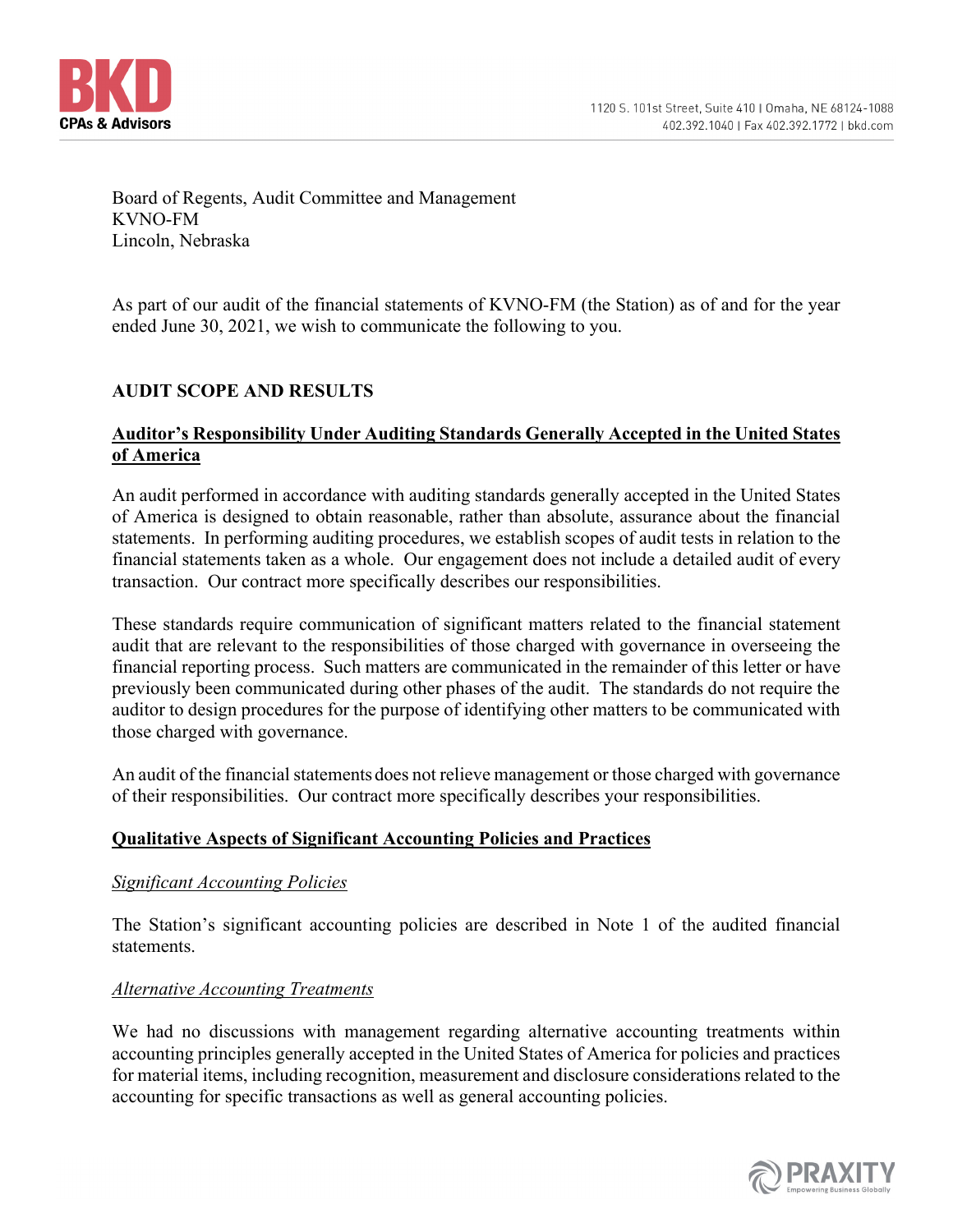## *Management Judgments and Accounting Estimates*

Accounting estimates are an integral part of financial statement preparation by management, based on its judgments. The following areas involve significant areas of such estimates for which we are prepared to discuss management's estimation process and our procedures for testing the reasonableness of those estimates:

• Allocation of University costs and indirect support to the Station

# *Financial Statement Disclosures*

The following areas involve particularly sensitive financial statement disclosures for which we are prepared to discuss the issues involved and related judgments made in formulating those disclosures:

No matters are reportable

# **Audit Adjustments**

During the course of any audit, an auditor may propose adjustments to financial statement amounts. Management evaluates our proposals and records those adjustments which, in its judgment, are required to prevent the financial statements from being materially misstated. A misstatement is a difference between the amount, classification, presentation or disclosure of a reported financial statement item and that which is required for the item to be presented fairly in accordance with the applicable financial reporting framework.

*Areas in which adjustments were proposed include:* 

- Reclassification of underwriting and contribution revenue
- Recording American Rescue Plan Act grant revenue
- Adjustment of deferred revenue and community grant revenue

## *Proposed Audit Adjustments Not Recorded*

 Attached is a summary of an uncorrected misstatement we identified during the current engagement and pertaining to the latest period presented that was determined by management to be immaterial but more than trivial to the financial statements as a whole.

## **Auditor's Judgments About the Quality of the Entity's Accounting Principles**

During the course of the audit, we made the following observations regarding the Station's application of accounting principles:

No matters are reportable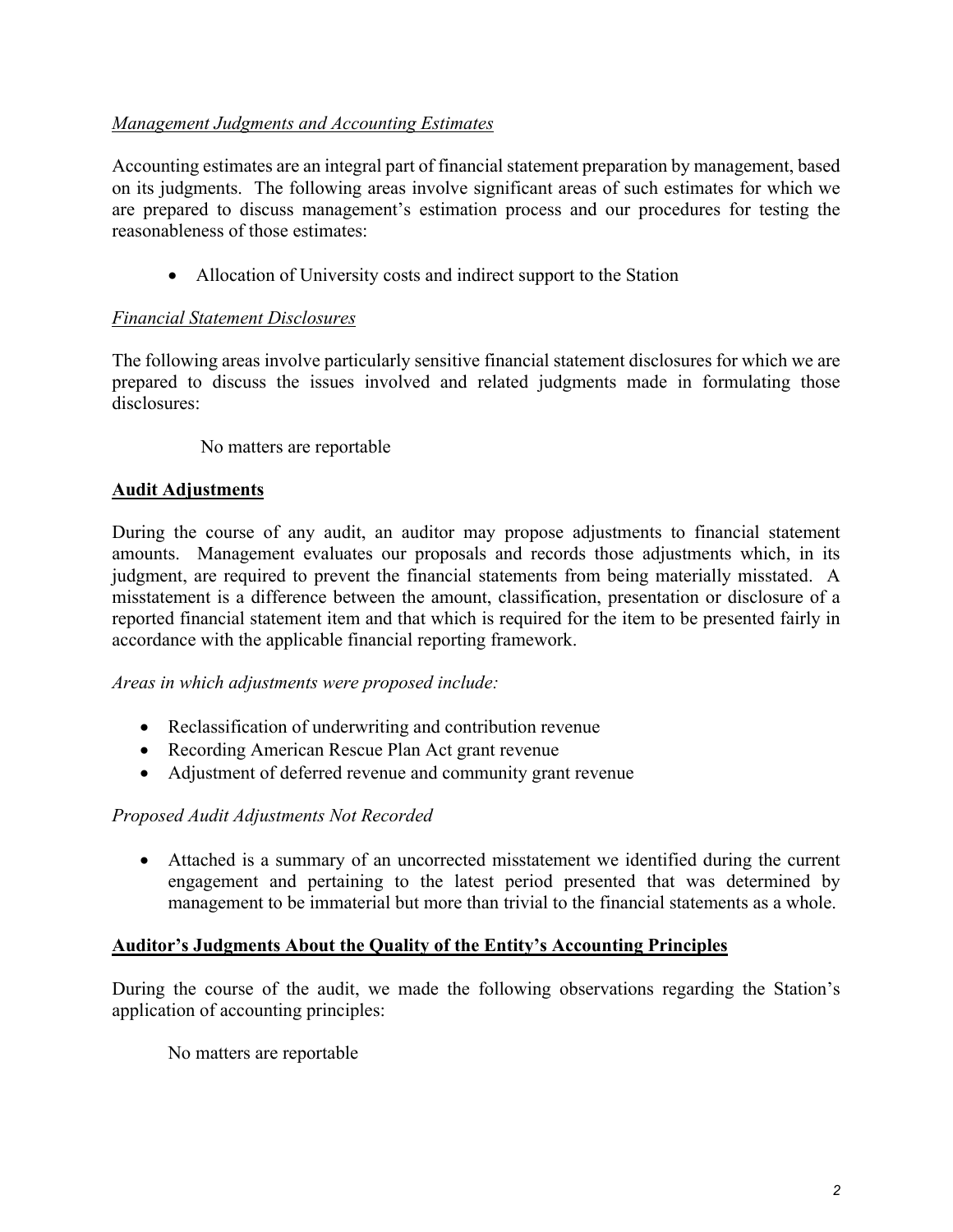## **Other Material Communications**

Listed below are other material communications between management and us related to the audit:

- Management representation letter (attached)
- We orally communicated to management other deficiencies in internal control identified during our audit that are not considered material weaknesses or significant deficiencies

\* \* \* \* \*

This communication is intended solely for the information and use of management, the Board of Regents, Audit Committee, and others within the organization and is not intended to be and should not be used by anyone other than these specified parties.

BKD,LLP

January 13, 2022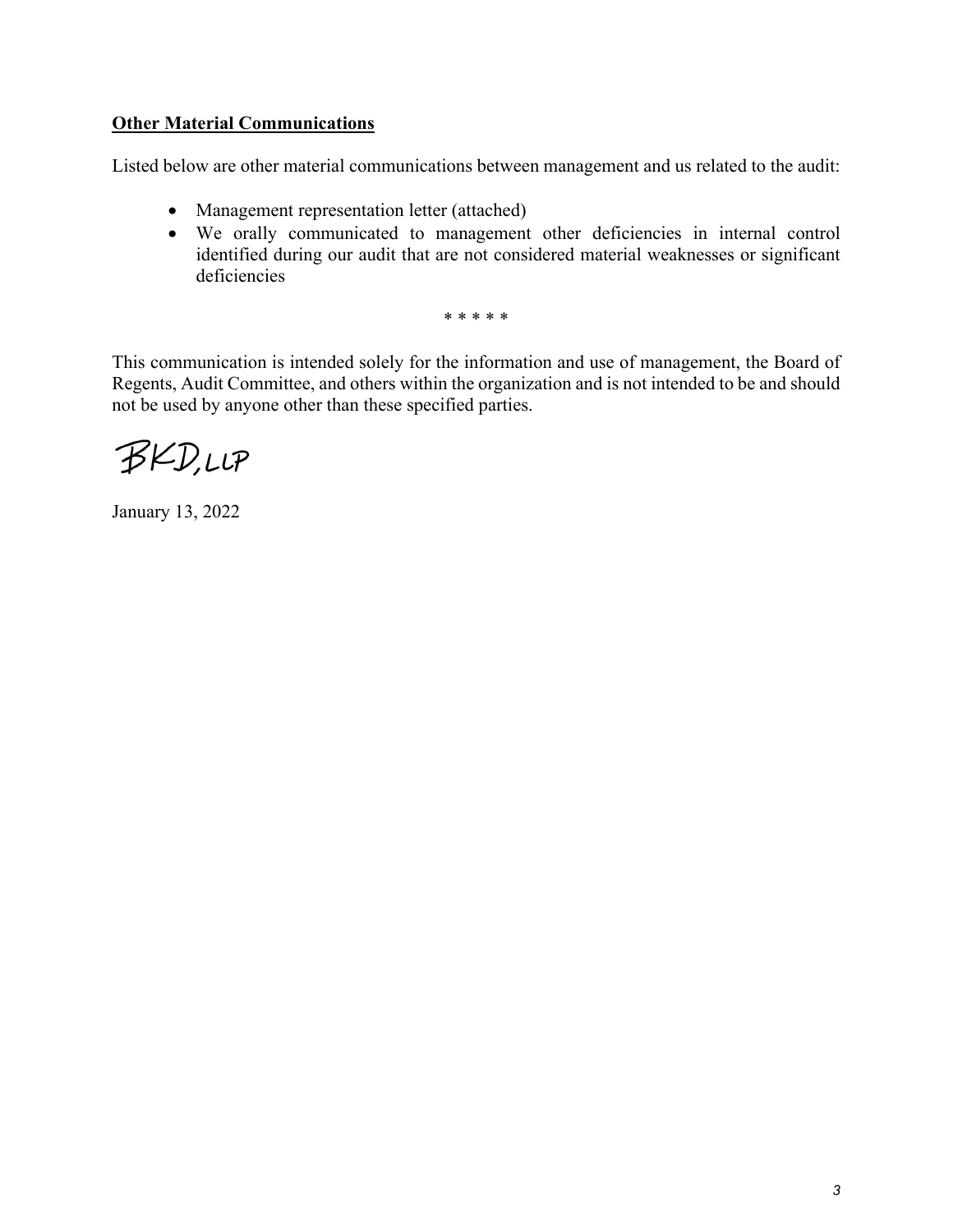*Representation of*: KVNO-FM Radio University of Nebraska 3835 Holdrege Street Lincoln, Nebraska 68583

*Provided to:*  **BKD, LLP** Certified Public Accountants 1120 S.  $101<sup>st</sup>$  Street, Suite 410 Omaha, Nebraska 68124

The undersigned ("We") are providing this letter in connection with BKD's audits of our financial statements of KVNO-FM (Station), a Public Telecommunications Entity operated by the University of Nebraska at Omaha (University) as of and for the years ended June 30, 2021 and 2020.

Our representations are current and effective as of the date of BKD's report: January 13, 2022.

Our engagement with BKD is based on our contract for services dated: November 9, 2021.

#### **Our Responsibility and Consideration of Material Matters**

We confirm that we are responsible for the fair presentation of the financial statements subject to BKD's report in conformity with accounting principles generally accepted in the United States of America.

We are also responsible for adopting sound accounting policies; establishing and maintaining effective internal control over financial reporting, operations, and compliance; and preventing and detecting fraud.

Certain representations in this letter are described as being limited to matters that are material. Items are considered material, regardless of size, if they involve an omission or misstatement of accounting information that, in light of surrounding circumstances, makes it probable that the judgment of a reasonable person relying on the information would be changed or influenced by the omission or misstatement.

#### Confirmation of Matters Specific to the Subject Matter of BKD's Report

We confirm, to the best of our knowledge and belief, the following:

- 1. We have fulfilled our responsibilities, as set out in the terms of our contract, for the preparation and fair presentation of the financial statements in accordance with accounting principles generally accepted in the United States of America.
- 2. We acknowledge our responsibility for the design, implementation, and maintenance of:
	- a. Internal control relevant to the preparation and fair presentation of financial statements that are free from material misstatement, whether due to fraud or error.
	- b. Internal control to prevent and detect fraud.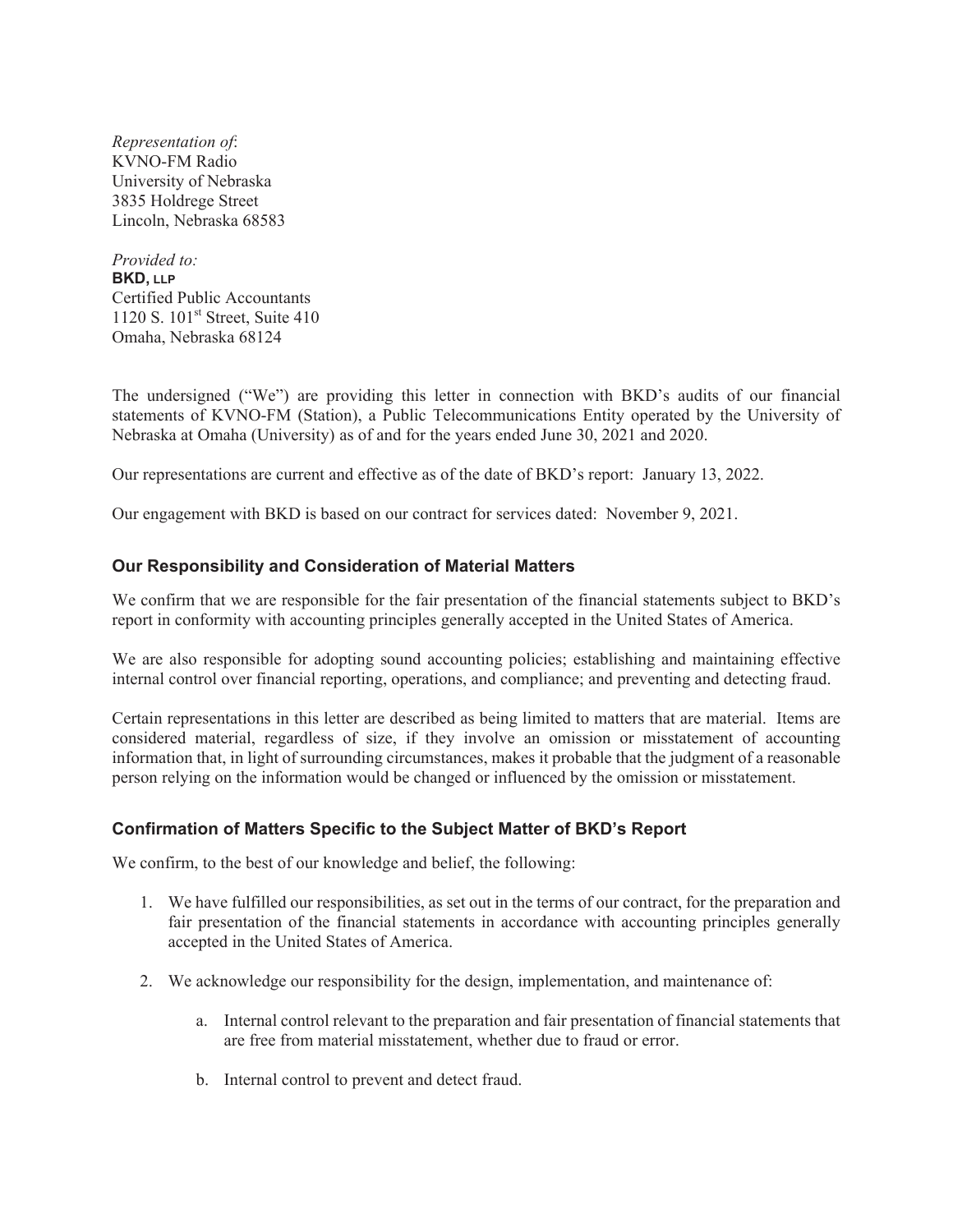- 3. We have reviewed and approved a draft of the financial statements and related notes referred to above, which you prepared in connection with your audit of our financial statements. We acknowledge that we are responsible for the fair presentation of the financial statements and related notes.
- 4. We have provided you with:
	- a. Access to all information of which we are aware that is relevant to the preparation and fair presentation of the financial statements, such as records, documentation, and other matters.
	- b. Additional information that you have requested from us for the purpose of the audit.
	- c. Unrestricted access to persons within the entity from whom you determined it necessary to obtain audit evidence.
	- d. All minutes of meetings of the governing body held through the date of this letter or summaries of actions of recent meetings for which minutes have not yet been prepared. All unsigned copies of minutes provided to you are copies of our original minutes approved by the governing body, if applicable, and maintained as part of our records.
	- e. All significant contracts and grants.
- 5. All transactions have been recorded in the accounting records and are reflected in the financial statements.
- 6. We have informed you of all current risks of a material amount that are not adequately prevented or detected by our procedures with respect to:
	- a. Misappropriation of assets.
	- b. Misrepresented or misstated assets, liabilities or net position.
- 7. We believe the effects of the uncorrected financial statement misstatement summarized in the attached schedule is immaterial to the financial statements taken as a whole.
- 8. We have no knowledge of any known or suspected fraudulent financial reporting or misappropriation of assets involving:
	- a. Management or employees who have significant roles in internal control, or
	- b. Others, where activities of others could have a material effect on the financial statements.
- 9. We have no knowledge of any allegations of fraud or suspected fraud affecting the Station received in communications from employees, customers, regulators, suppliers, or others.
- 10. We have assessed the risk that the financial statements may be materially misstated as a result of fraud and disclosed to you any such risk identified.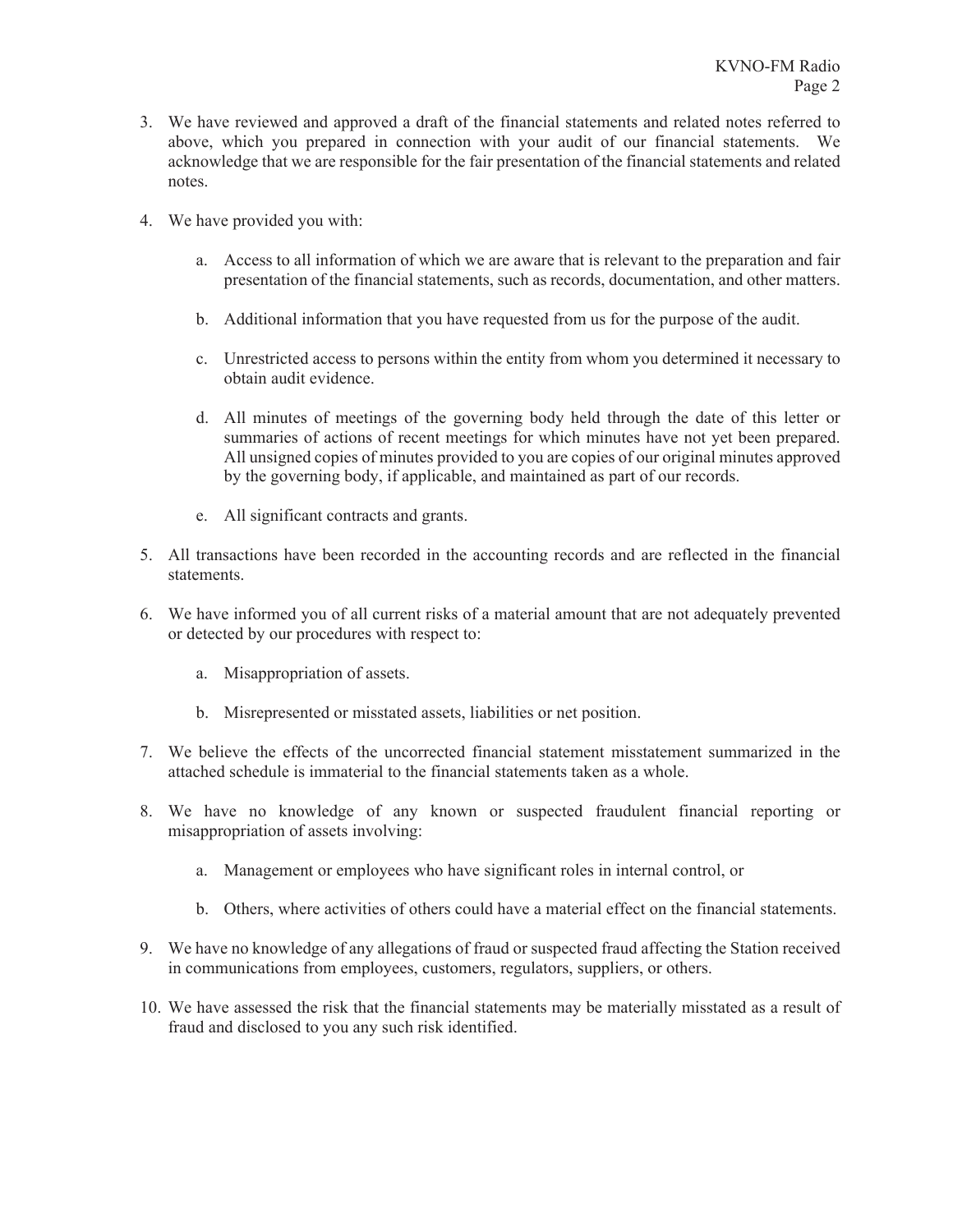11. We have disclosed to you the identity of all of the entity's related parties and all the related party relationships and transactions of which we are aware. Related party relationships and transactions have been appropriately accounted for and disclosed in accordance with accounting principles generally accepted in the United States of America.

We understand that the term related party refers to an affiliate, management and members of their immediate families, component units, and any other party with which the entity may deal if the entity can significantly influence, or be influenced by, the management or operating policies of the other. The term affiliate refers to a party that directly or indirectly controls, or is controlled by, or is under common control with, the entity.

- 12. Except as reflected in the financial statements, there are no:
	- a. Plans or intentions that may materially affect carrying values or classifications of assets and liabilities.
	- b. Material transactions omitted or improperly recorded in the financial records.
	- c. Material gain/loss contingencies requiring accrual or disclosure, including those arising from environmental remediation obligations.
	- d. Events occurring subsequent to the statement of net position date through the date of this letter requiring adjustment or disclosure in the financial statements.
	- e. Agreements to purchase assets previously sold.
	- f. Restrictions on cash balances or compensating balance agreements.
	- g. Guarantees, whether written or oral, under which the entity is contingently liable.
- 13. We have disclosed to you all known instances of noncompliance or suspected noncompliance with laws and regulations whose effects should be considered when preparing financial statements.
- 14. We have no reason to believe the Station owes any penalties or payments under the Employer Shared Responsibility Provisions of the *Patient Protection and Affordable Care Act* nor have we received any correspondence from the IRS or other agencies indicating such payments may be due.
- 15. We are not aware of any pending or threatened litigation or claims whose effects should be considered when preparing the financial statements. We have not sought or received attorney's services related to pending or threatened litigation or claims during or subsequent to the audit period. Also, we are not aware of any litigation or claims, pending or threatened, for which legal counsel should be sought.
- 16. Adequate provisions and allowances have been accrued for any material losses from:
	- a. Uncollectible receivables, including pledges.
	- b. Reducing obsolete or excess inventories to estimated net realizable value.
	- c. Sales commitments, including those unable to be fulfilled.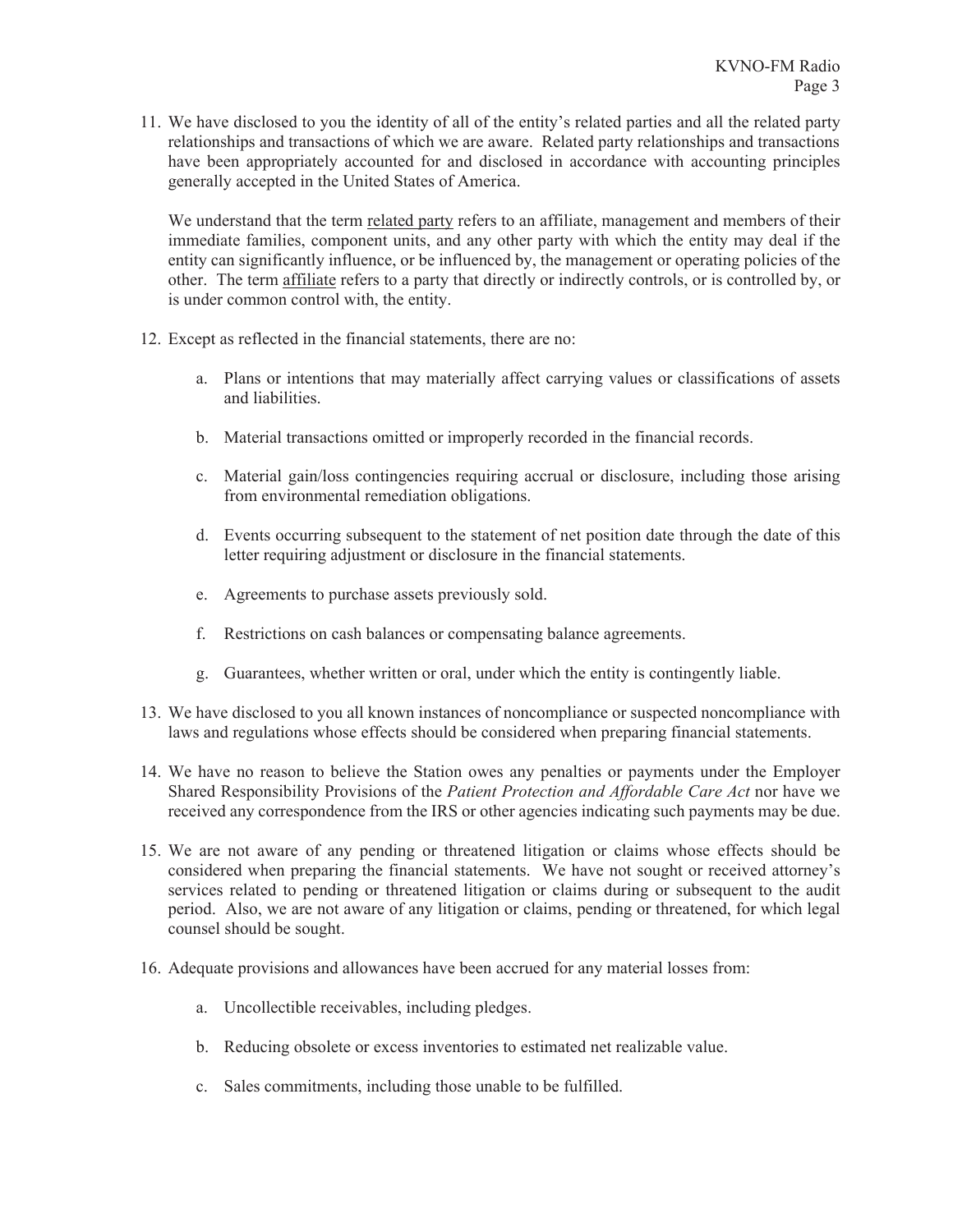- d. Purchase commitments in excess of normal requirements or above prevailing market prices.
- 17. Except as disclosed in the financial statements, the entity has:
	- a. Satisfactory title to all recorded assets, and they are not subject to any liens, pledges, or other encumbrances.
	- b. Complied with all aspects of contractual and grant agreements, for which noncompliance would materially affect the financial statements.
- 18. The financial statements disclose all significant estimates and material concentrations known to us. Significant estimates are estimates at the statement of net position date that could change materially within the next year. Concentrations refer to volumes of business, revenues, available sources of supply, or markets for which events could occur that would significantly disrupt normal finances within the next year. Significant assumptions used by us in making accounting estimates, including those measured at fair value, are reasonable.
- 19. The allocation of expenses from the University to the Station and contributed support are reasonable and consistent with allocations in prior year.
- 20. We have provided information for all funds at the University that are considered part of the Station.
- 21. We represent the unrestricted CPB grants are considered revenue in the year received. The restricted portion is recorded as revenue as qualifying expenditures are incurred.
- 22. We agree to the amount of University appropriations, indirect support and equity in pooled cash reported by KVNO-FM.
- 23. The fair values of financial and nonfinancial assets and liabilities, if any, recognized in the financial statements or disclosed in the notes thereto are reasonable estimates based on the methods and assumptions used. The methods and significant assumptions used result in measurements of fair value appropriate for financial statement recognition and disclosure purposes and have been applied consistently from period to period, taking into account any changes in circumstances. The significant assumptions appropriately reflect market participant assumptions.
- 24. We have not been designated as a potentially responsible party (PRP or equivalent status) by the Environmental Protection Agency (EPA) or other cognizant regulatory agency with authority to enforce environmental laws and regulations.
- 25. With respect to any nonattest services you have provided us during the year, including preparation of a draft of the financial statements and related notes:
	- a. We have designated a qualified management-level individual to be responsible and accountable for overseeing the nonattest services.
	- b. We have established and monitored the performance of the nonattest services to ensure they meet our objectives.
	- c. We have made any and all decisions involving management functions with respect to the nonattest services and accept full responsibility for such decisions.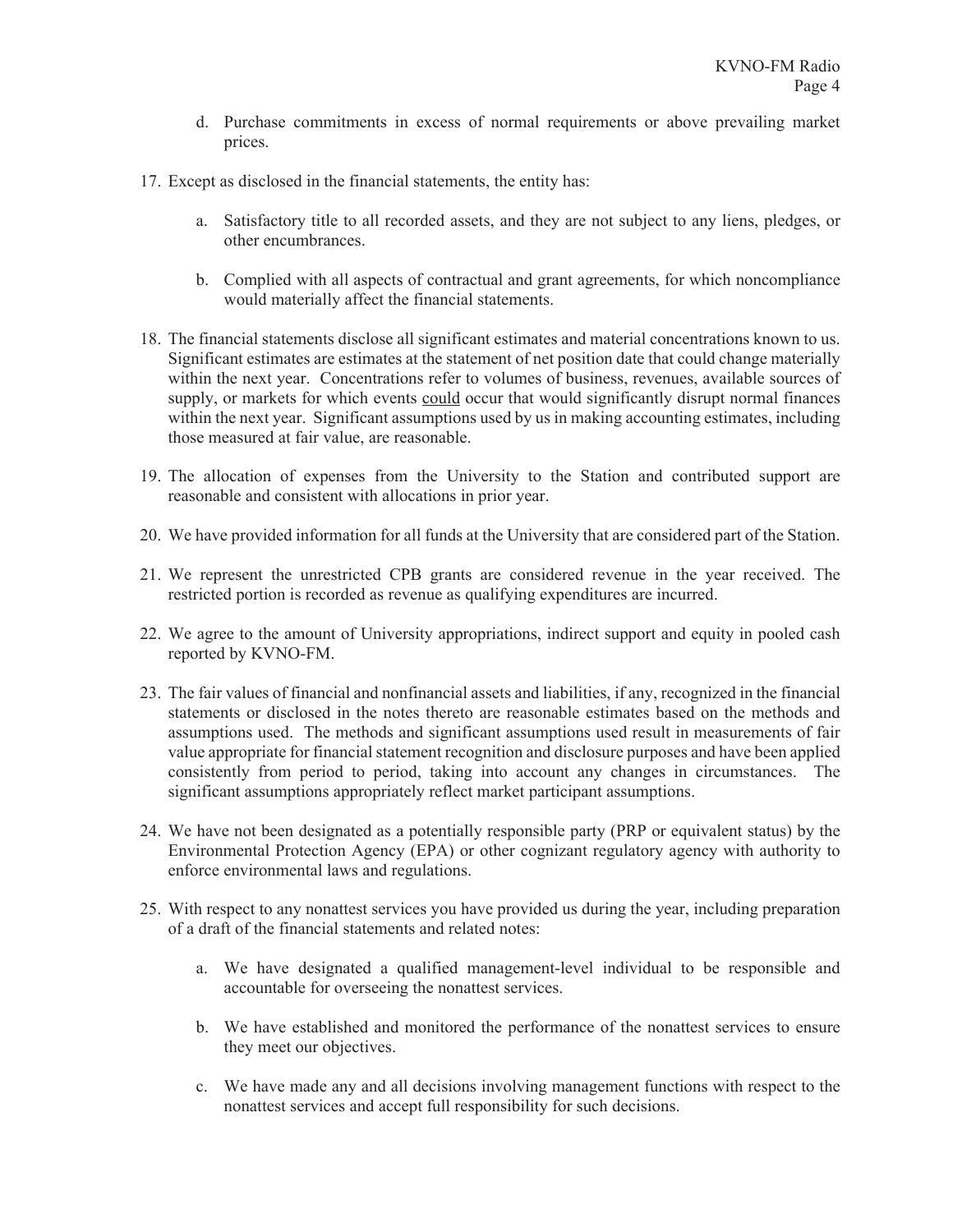- d. We have evaluated the adequacy of the services performed and any findings that resulted.
- 26. With regard to deposit and investment activities:
	- a. All deposit and investment transactions have been made in accordance with legal and contractual requirements.
	- b. Disclosures of deposit and investment balances and risks in the financial statements are consistent with our understanding of the applicable laws regarding enforceability of any pledges of collateral.
	- c. We understand that your audit does not represent an opinion regarding the enforceability of any collateral pledges.
- 27. We have considered all applicable conditions that are known and reasonably knowable as of the date of this letter for the purposes of performing management's going concern assessment. Based on management's going concern assessment, we have identified conditions or events that raise substantial doubt about the Station's ability to continue as a going concern. Management has identified plans that will adequately mitigate the conditions or events that raised substantial doubt. Such plans include continuing development efforts and appropriations and support from the University, and it is probable that such plans will be effectively implemented within one year after the financial statements are issued.
- 28. The supplementary information required by the Governmental Accounting Standards Board, consisting of management's discussion and analysis has been prepared and is measured and presented in conformity with the applicable GASB pronouncements, and we acknowledge our responsibility for the information. The information contained therein is based on all facts, decisions, and conditions currently known to us and is measured using the same methods and assumptions as were used in the preparation of the financial statements. We believe the significant assumptions underlying the measurement and/or presentation of the information are reasonable and appropriate. There has been no change from the preceding period in the methods of measurement and presentation.
- 29. We acknowledge the current economic volatility presents difficult circumstances and challenges for our industry. Stations are potentially facing declines in the fair values of investments and other assets, declines in the volume of business, constraints on liquidity and difficulty obtaining financing. We understand the values of the assets and liabilities recorded in the financial statements could change rapidly, resulting in material future adjustments to asset values, allowances for accounts and notes receivable, net realizable value of inventory, etc., that could negatively impact the Station's ability to meet debt covenants or maintain sufficient liquidity. We acknowledge that you have no responsibility for future changes caused by the current economic environment and the resulting impact on the Station's financial statements. Further, management and the Board are solely responsible for all aspects of managing the Station, including questioning the quality and valuation of investments, inventory and other assets, reviewing allowances for uncollectible amounts and evaluating capital needs and liquidity plans.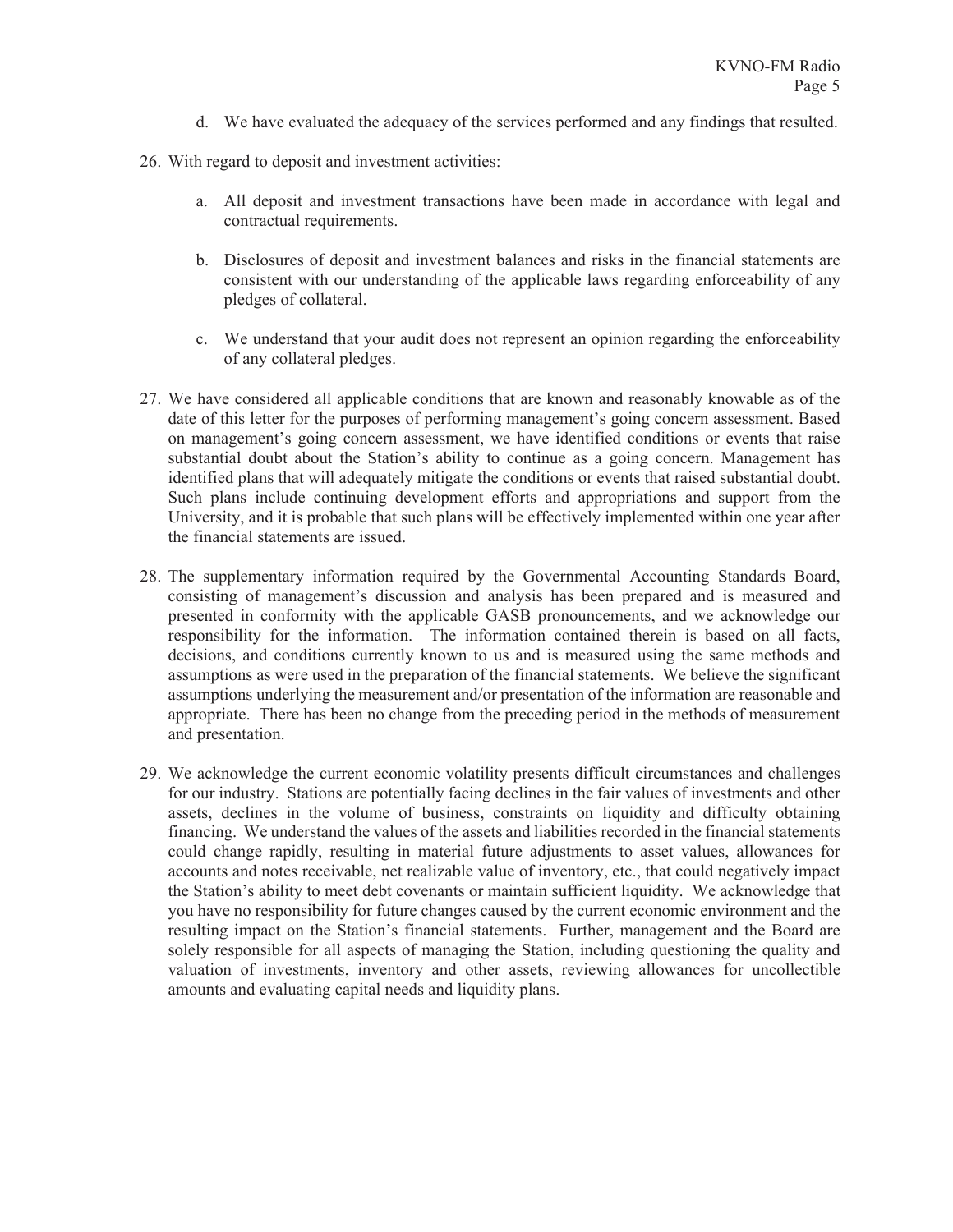DocuSigned by: Chris allen -<br>-05A9F4643689493..

Chris Allen, KVNO-FM General Manager callen@unomaha.edu



Jessie Combs, University of Nebraska – Omaha Controller jessiecombs@unomaha.edu

-DocuSigned by: Carolyn Schwinck

Carolyn Schwinck, KVNO-FM Business Manager cschwinck@unomaha.edu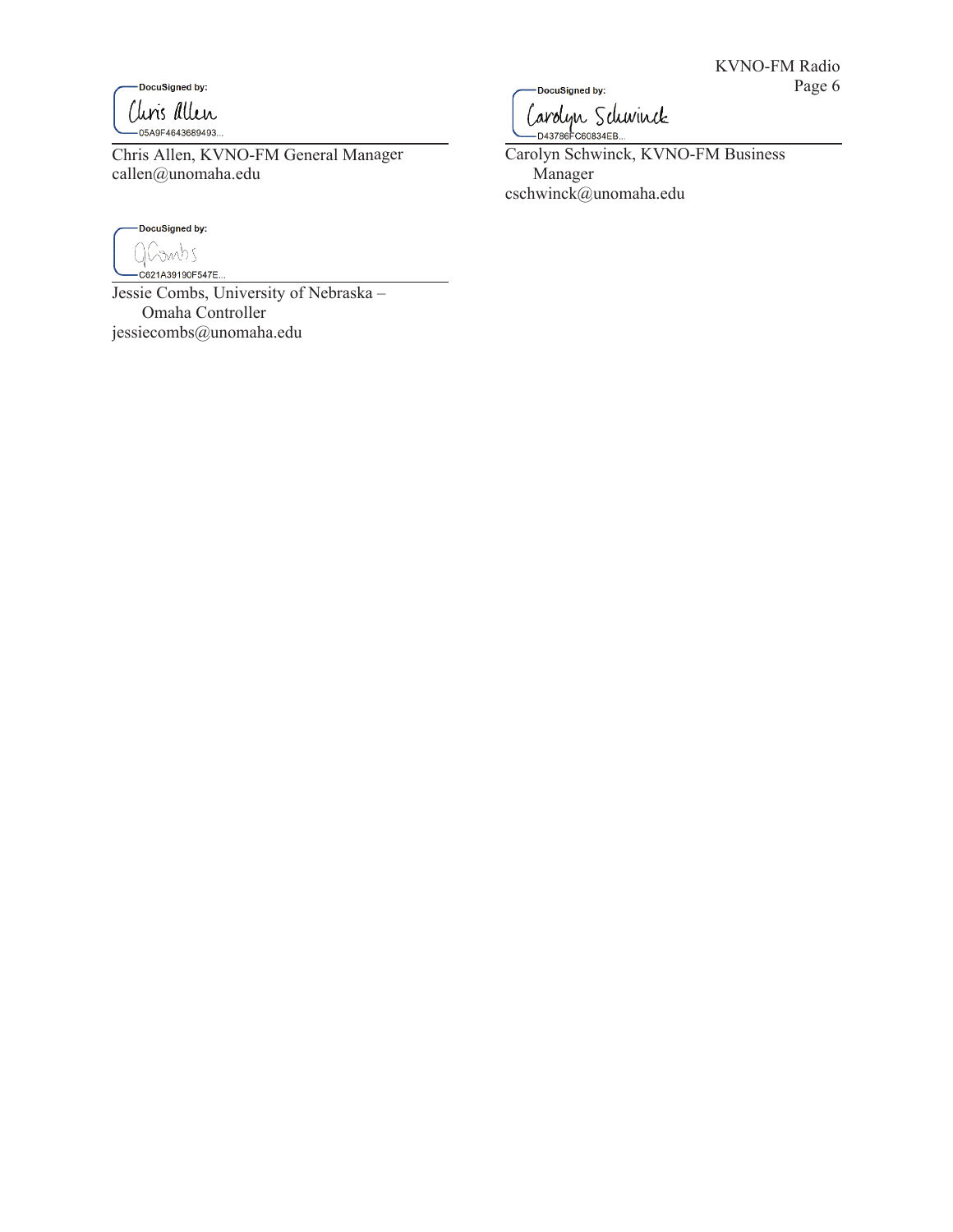# **KVNO-FM ATTACHMENT**

This analysis and the attached "Schedule of Uncorrected Misstatements (Adjustments Passed)" reflect the effects on the financial statements if the uncorrected misstatements identified were corrected.

# **KVNO-FM**

#### **QUANTITATIVE ANALYSIS**

|                                            | Before        |               | Subsequent to |          |  |
|--------------------------------------------|---------------|---------------|---------------|----------|--|
|                                            | Misstatements | Misstatements | Misstatements | % Change |  |
| <b>Current Assets</b>                      | 1,258,592     |               | 1,258,592     |          |  |
| Non-Current Assets & Deferred Outflows     | 3,520         |               | 3,520         |          |  |
| <b>Current Liabilities</b>                 | (85,697)      | (2,340)       | (88,037)      | 2.73%    |  |
| Non-Current Liabilities & Deferred Inflows |               |               |               |          |  |
| <b>Current Ratio</b>                       | 14.687        |               | 14.296        | $-2.66%$ |  |
|                                            |               |               |               |          |  |
| Total Assets & Deferred Outflows           | 1,262,112     |               | 1,262,112     |          |  |
| Total Liabilities & Deferred Inflows       | (85,697)      | (2,340)       | (88,037)      | 2.73%    |  |
| <b>Total Net Position</b>                  | (1,176,415)   | 2,340         | (1,174,075)   | $-0.20%$ |  |
|                                            |               |               |               |          |  |
| <b>Operating Revenues</b>                  | (120,067)     |               | (120,067)     |          |  |
| <b>Operating Expenses</b>                  | 1,041,485     | 2,340         | 1,043,825     | 0.22%    |  |
| Nonoperating (Revenues) Exp                | (1,355,771)   |               | (1,355,771)   |          |  |
| Change in Net Position                     | (434, 353)    | 2,340         | (432, 013)    | $-0.54%$ |  |